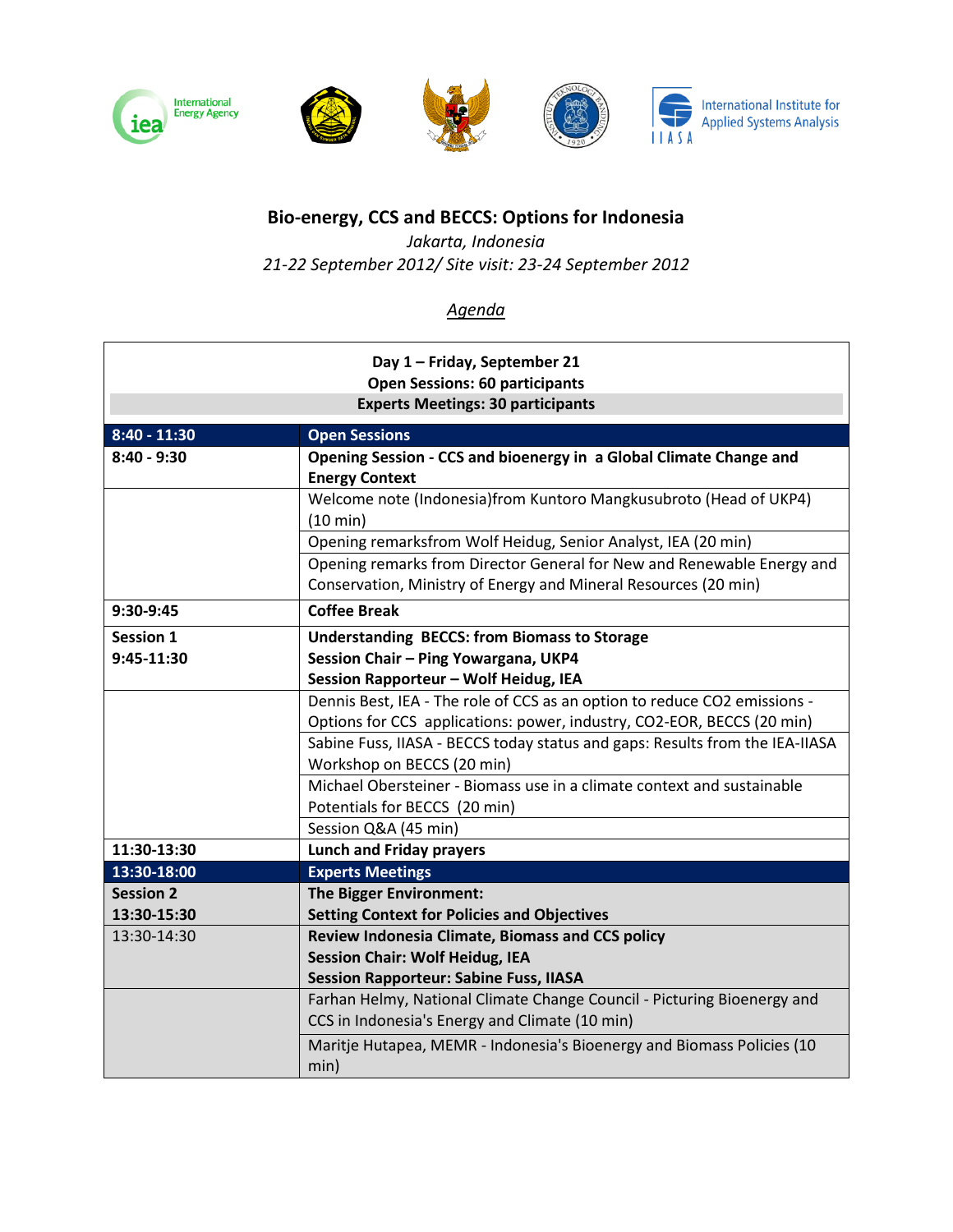|                             | Dennis Best, IEA; Agung Wicaksono, UKP4                                                                                   |
|-----------------------------|---------------------------------------------------------------------------------------------------------------------------|
| 17:45-18:00                 | Day 1 Closing remarks and announcements                                                                                   |
|                             | deployed, BECCS is not deployed                                                                                           |
|                             | Dialogue question: What steps are taken to address two scenarios? BECCS is                                                |
| 17:15-17:45                 | Approach to Harnessing Benefits (Chaired by Florian Kraxner, IIASA)                                                       |
| <b>Session 3 Roundtable</b> | BECCS Roundtable I: Synthesizing Bioenergy and CCS - Towards A Systems                                                    |
|                             | Session Q&A (15 min)                                                                                                      |
|                             | Sustainability and biomass potential, linking to ecosystem services (10 min)                                              |
|                             | Nyoman Iswarayoga, Climate Change and Energy Director, WWF -                                                              |
|                             | and public support challenges (10 min)                                                                                    |
|                             | Tom Mikunda, Energy Center of the Netherlands - CCS and BECCS, Policy                                                     |
|                             | methodology for BECCS storage assessments (10 min)                                                                        |
|                             | Rick Causebrook, Geologist, Storage Capacity estimation and defining a                                                    |
|                             | <b>Session Rapporteur: Dennis Best, IEA</b>                                                                               |
|                             | <b>Session Chair: Florian Kraxner, IIASA</b>                                                                              |
| 16:30-17:15                 | <b>International Perspectives</b>                                                                                         |
|                             | Session Q&A (15 min)                                                                                                      |
|                             | from bioenergy application in Indonesia (10 min)                                                                          |
|                             | identification of feedstock potential (10 min)<br>Jonatan Handojo, Growth Steel Group, - Exploring business opportunities |
|                             | Bambang Prastowo, Ministry of Agriculture - Biomass availability and                                                      |
|                             | developing Bioenergy in Indonesia (10 min)                                                                                |
|                             | Kamaruddin Abdullah, Darma Persada University - Supply chain issue in                                                     |
|                             | <b>Session Rapporteur: Florian Kraxner, IIASA</b>                                                                         |
|                             | <b>Session Chair: TBD, MEMR</b>                                                                                           |
| 15:45-16:30                 | <b>Sources and Sinks (Experts Meeting Room)</b>                                                                           |
| <b>Session 3</b>            |                                                                                                                           |
| 15:45-17:15                 | <b>Framing BECCS in Indonesia</b>                                                                                         |
| 15:30-15:45                 | <b>Coffee break</b>                                                                                                       |
|                             | Session Q&A (30 min)                                                                                                      |
|                             | UNFCCC and the Kyoto Protocol (10 min)                                                                                    |
|                             | Wolf Heidug - Reporting and accounting for negative emissions under                                                       |
|                             | perspective (10 min)                                                                                                      |
|                             | Michael Obersteiner - Exploring negative emissions potential - a global                                                   |
|                             | Biomass and criteria for BECCS projects (10 min)                                                                          |
|                             | Stefan Kronkvist, KTH - Techno economic perspective on CO2 Capture from                                                   |
|                             | Session Rapporteur - Sabine Fuss, IIASA; Ping Yowargana, UKP4                                                             |
|                             | <b>Session Chair: TBD, MEMR</b>                                                                                           |
| 14:30-15:30                 | <b>Costs and Emissions Reductions</b>                                                                                     |
|                             | Session Q&A (30 min)                                                                                                      |
|                             | and options for CCS Biomass (10 min)                                                                                      |
|                             | Usman Pasarai, R&D Centre Lemigas, Indonesia's CCS storage availability                                                   |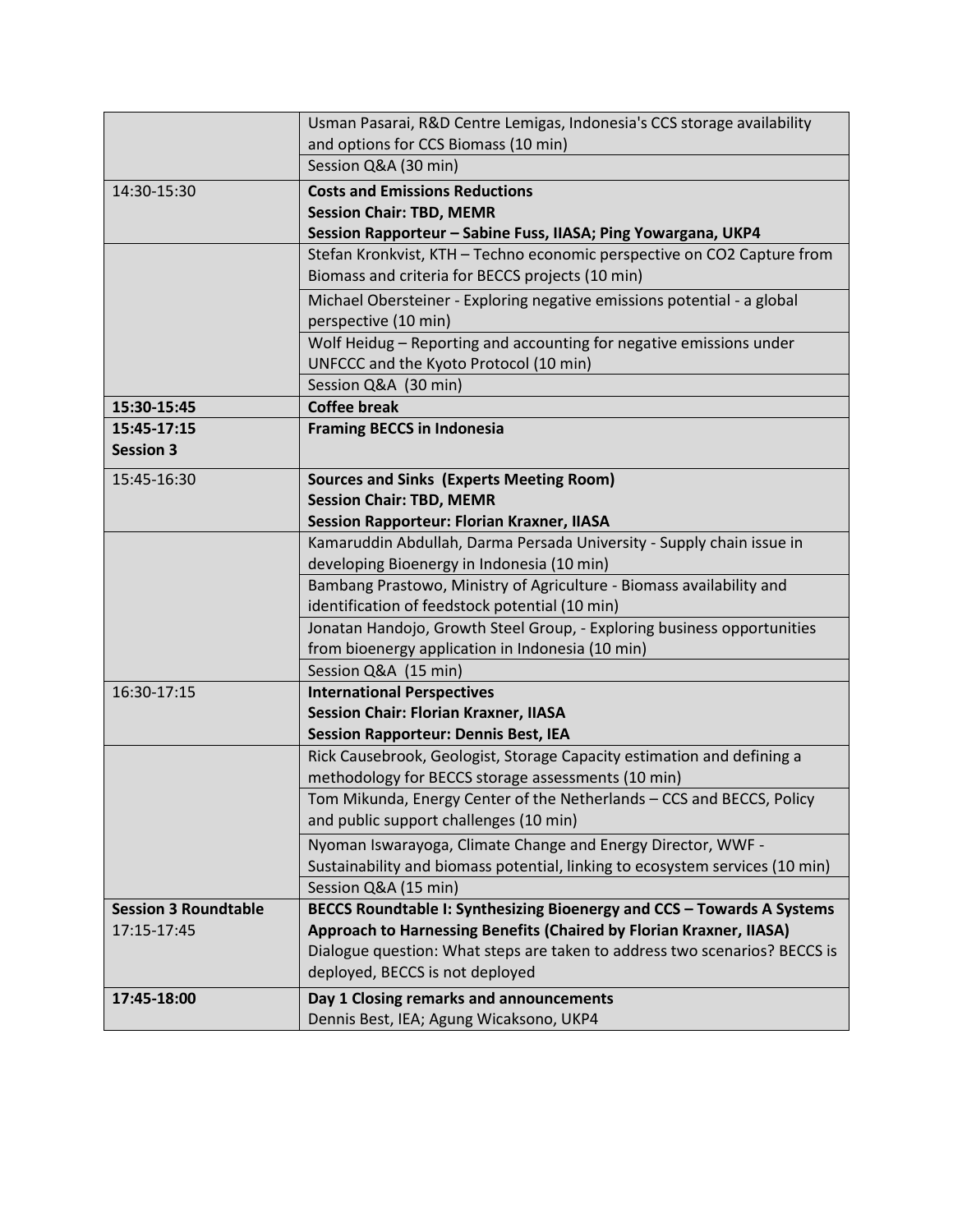|                             | Day 2 - Saturday, September 22<br>Open Afternoon Session 13:00-16:00        |
|-----------------------------|-----------------------------------------------------------------------------|
| $9:00-12:00$                | <b>Experts Meetings</b>                                                     |
| $9:00-9:15$                 | A Reflection of Workshop Day 1 - Rapporteur's Remarks - Florian Kraxner,    |
|                             | IIASA (15 min)                                                              |
| 9:15-10:45                  | Exploring International funding mechanisms for Bionergy, CCS and BECCS      |
| <b>Session 4</b>            | <b>Session Chair: Wolf Heidug</b>                                           |
|                             | <b>Session Rapporteur: Dennis Best, IEA</b>                                 |
|                             | Paul Chambers, UK DECC - Climate Change Funding Mechanisms and              |
|                             | International Cooperation on Climate Change (10 min)                        |
|                             | Dieter Brulez, GIZ - Gesellschaft fuer internationale Zusammenartbeit - The |
|                             | Climate Context of Bioenergy and CCS in Indonesia: Options and Challenges   |
|                             | (10 min)                                                                    |
|                             | Hardiv H. Situmeang, ASEAN Centre for Energy - Financing Bioenergy and      |
|                             | CCS-challenges and opportunities (10 min)                                   |
|                             | Agus Sari REDD+ Funding instruments Working Group Indonesia's               |
|                             | experience with international funding mechanisms, CDM, NAMAs, etc (10       |
|                             | min)                                                                        |
|                             | Pradeep Tharakan, ADB - Project development requirements and financing      |
|                             | options for CCS and BECCS (10 min)                                          |
|                             | Session Q&A (40 min)                                                        |
| 10:45-11:00                 | <b>Coffee Break</b>                                                         |
| <b>Session 4 Roundtable</b> | BECCS Roundtable II: Reflection and Prioritization for identifying next     |
| $11:00 - 12:00$             | steps (Chair: TBD, MEMR)                                                    |
|                             | Opportunities and challenges: Wolf Heidug, IEA (5 min)                      |
|                             | Dialogue question: How do we ensure that we address opportunities and       |
|                             | risks of BECCS deployment?                                                  |
| 12:00-13:00                 | Lunch                                                                       |
| 13:00-16:00                 | <b>Open Sessions</b>                                                        |
| 13:00-15:30                 | Open Consultation Roundtable III: Bionergy, CCS and BECCS: Outlining        |
| <b>Session 5</b>            | Indonesia's BECCS potential and next steps (Chaired by MEMR)                |
|                             |                                                                             |
|                             | Framing a global dialogue for Bioenergy, CCS and BECCS: Dennis              |
|                             | Best, IEA (10 min)                                                          |
|                             | Rapporteur's Remarks Day 2: Florian Kraxner, IIASA (10 min)                 |
| 15:30-16:00                 | <b>Workshop Closing Remarks - UKP4/MEMR</b>                                 |
|                             | <b>Coffee Reception</b>                                                     |